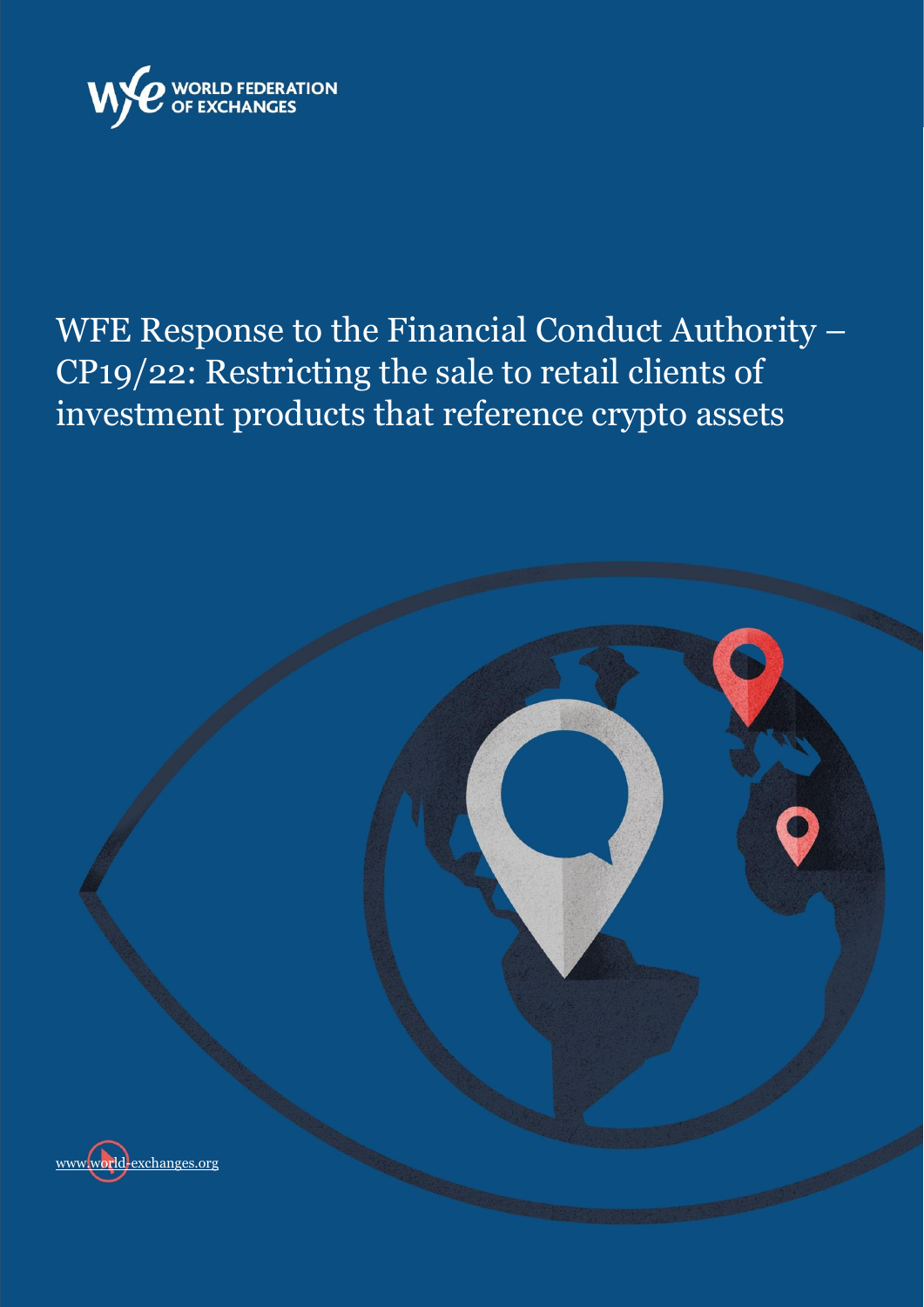

### Background

We are grateful for the opportunity to respond to the Financial Conduct Authority's (FCA) consultation paper on restricting the sale to retail clients of investment products that reference crypto assets.

The World Federation of Exchanges (WFE) is the global trade association for regulated exchanges and clearing houses. We represent over 250 market-infrastructure providers, spread across the Asia-Pacific region (~37%), EMEA (~43%) and the Americas (~21%).

With extensive experience of developing and enforcing high standards of conduct, WFE members support an orderly, secure, fair and transparent environment for all sorts of investors and companies wishing to raise capital and manage financial risk.

We seek outcomes that maximise financial stability, consumer confidence and economic growth. We also engage with policy makers and regulators in an open, collaborative way, reflecting the central, public role that exchanges and CCPs play in an internationally integrated financial system.

If you have any further questions, or wish to follow-up on our contribution, the WFE remains at your disposal. Please contact:

Jonathan Pallant, Regulatory Affairs Manager[: jpallant@world-exchanges.org](mailto:jpallant@world-exchanges.org) Richard Metcalfe, Head of Regulatory Affairs: [rmetcalfe@world-exchanges.org](mailto:rmetcalfe@world-exchanges.org)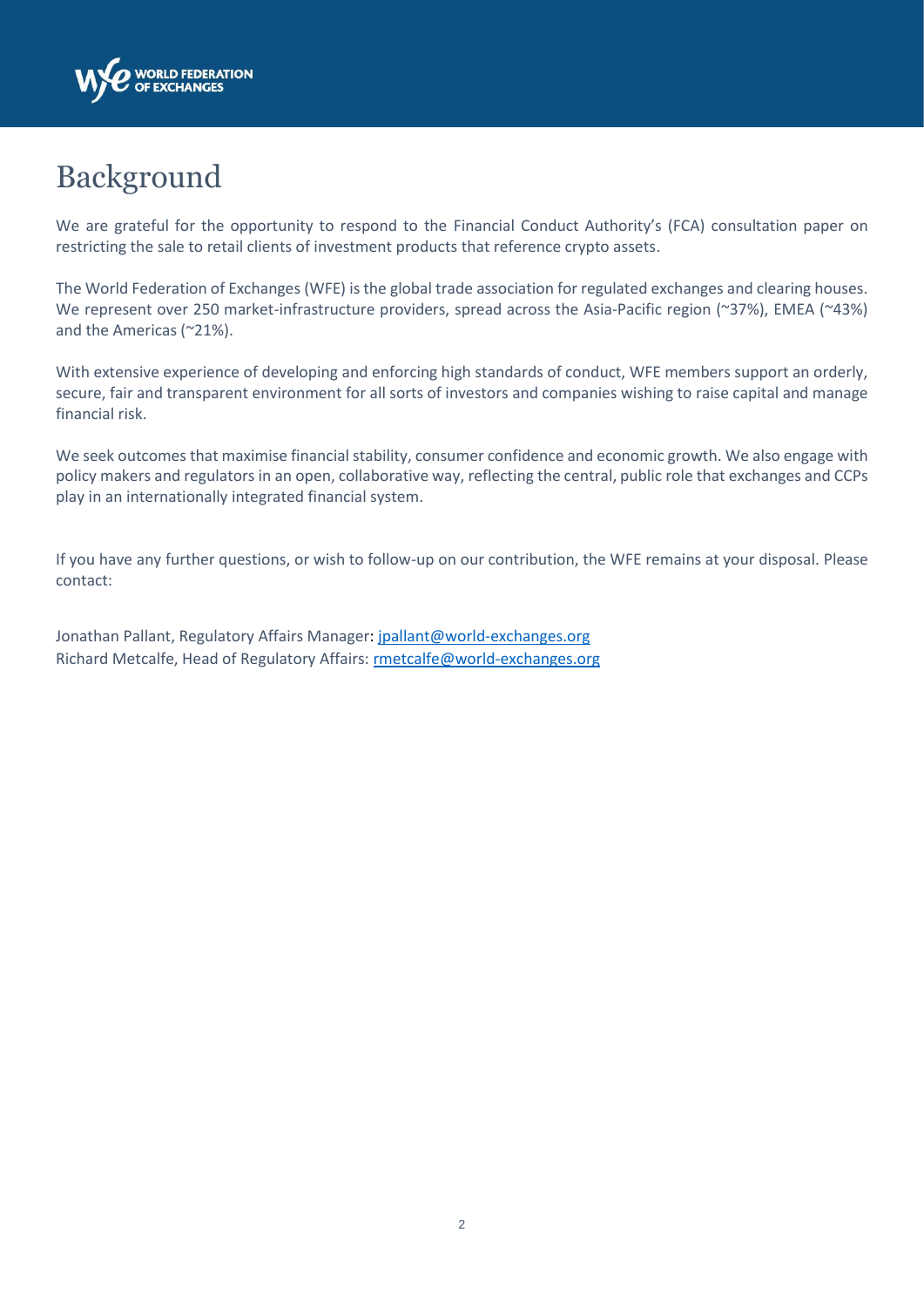

## **Questions**

**Q1: Do you agree with our analysis of the key risks and harm posed by these products? Is there any additional evidence or factors that we should consider?**

The World Federation of Exchanges welcomes the opportunity to feed into this proposal. It is apparent that there is a significant issue around consumer protection and some of the unregulated products which have been sold to retail consumers in the past. The FCA has identified what it believes to be some of the inherent issues relating to valuation of the underlying assets. It is right that consumer protection should be of primary concern, as the WFE has previously supported, when addressing any financial products, especially if they are new and relatively untested in the market. However, it is clear that crypto assets represent an evolving and growing market and one in which greater consumer participation is likely to increase as it evolves.

**Q2: Do you agree with our proposal to prohibit the sale, marketing and distribution of CFDs, futures, options and ETNs referencing relevant crypto assets to retail consumers?**

The WFE acknowledges and understands the reasoning applied by the FCA in concluding that a ban is important for retail consumer protection. However, as the market matures retail consumers' interest in crypto assets will only grow. As a result, it would be optimal to avoid an outright ban and to implement ways of mitigating for the lack of consumer protections so far identified. Should a ban be implemented, we would call for the inclusion of a review, within the regulation, to take place after a set period of time. We would also advocate for the flexibility to 'switchoff' any ban, efficiently, to enable the trading of such products on fully regulated, established exchanges in the future. Enabling the trading of such products on a regulated exchange is supported by the higher level of standards and regulatory requirements which regulated exchanges operate under.

These standards were explicitly acknowledged by the FCA in its July 2019 Policy Statement on 'Restricting contract for difference products sold to retail clients<sup>1</sup>. In that Policy Statement, the focus was on what was happening in practice, particularly with regards to the degree of leverage actually present in the contracts being offered. In other words, the emphasis was on whether the sales process was well suited to the target market. This focus was appropriate, against a background of stringent regulation that already applies to exchange-traded derivatives (which, by definition, are also subject to the disciplines of central clearing).

Exchange-traded and centrally cleared derivatives are indeed subject to pre- and post-trade risk management standards set by the exchange listing and CCP clearing the trades. These risk management standards include practices that are designed to foster safe and efficient markets. Derivatives prices are transparent and typically based on central limit order book where a diverse set of market participants can transact with each other in a healthy pool of liquidity to ensure a robust, transparent and easily understood price. In fact, derivatives are fundamentally designed to provide price discovery for their users, particularly those seeking to hedge their business risks. In order to preserve market integrity, exchanges employ numerous mechanisms to prevent inappropriately excessive price movements.

On a post-trade basis, a CCP mitigates counterparty credit risk through becoming the counterparty to both sides of a derivatives transaction, while utilising risk mitigating tools such as the collection of margin, facilitating the daily

<sup>1</sup> PS 19/18 - <https://www.fca.org.uk/publication/policy/ps19-18.pdf>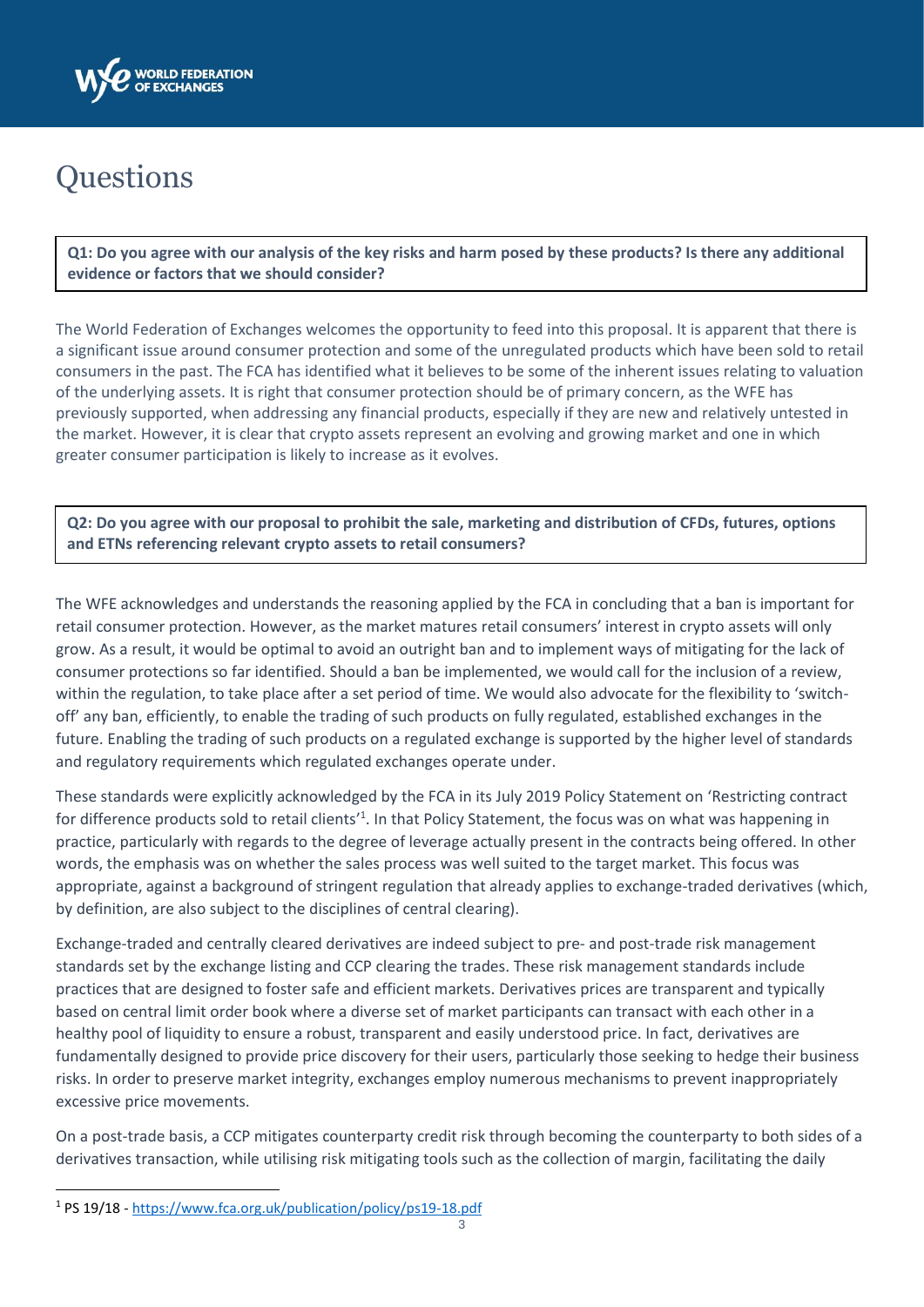

exchange of funds to account for mark-to-market price moves (i.e., settlement variation), and the establishment of a default fund to cover tail risks, among other risk management practices. These tools transform the concentrated counterparty credit risk of each transaction into a well-diversified and regulated risk supported by the risk management practices of a CCP.

We appreciate that one of the FCA's strategic objectives is to protect UK retail customers. However, we believe that in achieving this objective, customer protections should be designed to consider the specific characteristics of the market structure being covered. If any measures are applied to exchange-traded and centrally cleared derivatives, the differences between the market structure for these instruments and that for the underlying assets should be considered.

The market structure differences significantly change the risk profile for retail customers participating in these markets. Applying the same measures to exchange-traded and centrally cleared derivatives as to underlying crypto asset markets could create unintended consequences whereby spot crypto assets would become a more attractive option for retail customers as compared to the highly regulated and tightly risk managed centrally cleared derivatives markets. Such an eventuality could undermine the goals that the FCA is seeking to accomplish.

Imposing regulatory regimes that are not tailored to the specific market structure in question is problematic in any circumstance, but it would be especially inappropriate to apply the same measures to exchange-traded and centrally cleared derivatives as to underlying crypto asset markets. The regulatory standards applicable to exchange-traded and centrally cleared derivatives significantly exceed the standards to which underlying crypto asset providers operate. Exchange-traded and centrally cleared derivatives are subject to protections defined under the international principles for CCP operations and risk management – i.e., the Committee on Payments and Market Infrastructures and International Organization of Securities Commissions' *Principles for Financial Market Infrastructures* ("PFMIs"). These are in addition to local regulatory standards applicable to CCPs, exchanges, and intermediaries participating in derivatives markets. This contrasts with the more limited regulatory oversight of brokers offering retail customers access to spot crypto assets.

Further, there may be room, as part of the wider discourse, for consideration to be given to the 'standards' to which crypto assets must conform in order to be viable products, traded on such established exchanges; and the WFE would welcome such a discussion in place of a ban.

It will also be important for the purposes of ensuring consumer choice and access to avoid a ban or, to have the option, to review the ban, especially as the market evolves into a more and more regulated environment. This is likely to be an important consideration from not only an international competitiveness stance but also in order to have the ability to respond to any forthcoming global regulatory approach to crypto asset regulation, promoted by international standard setting bodies. Enabling such a potential future international approach to be implemented in the UK market would be key to ensuring a level-playing field and in conforming to international standards which promote global trade and regulatory coherence. It should also be recognised that this is an innovative and new market which should be appropriately fostered in a key jurisdiction such as the UK's.

### *Interaction with European Benchmarks Regulation*

Some exchange-traded and centrally cleared derivatives reference benchmarks that are provided in accordance with the European Benchmarks Regulation (BMR) by FCA-regulated benchmark administrators.

The legislative intent of BMR was to ensure a high level of consumer and investor protection, by establishing robust requirements for the provision of indices used as benchmarks for the provision of exchange-traded and centrally cleared derivatives.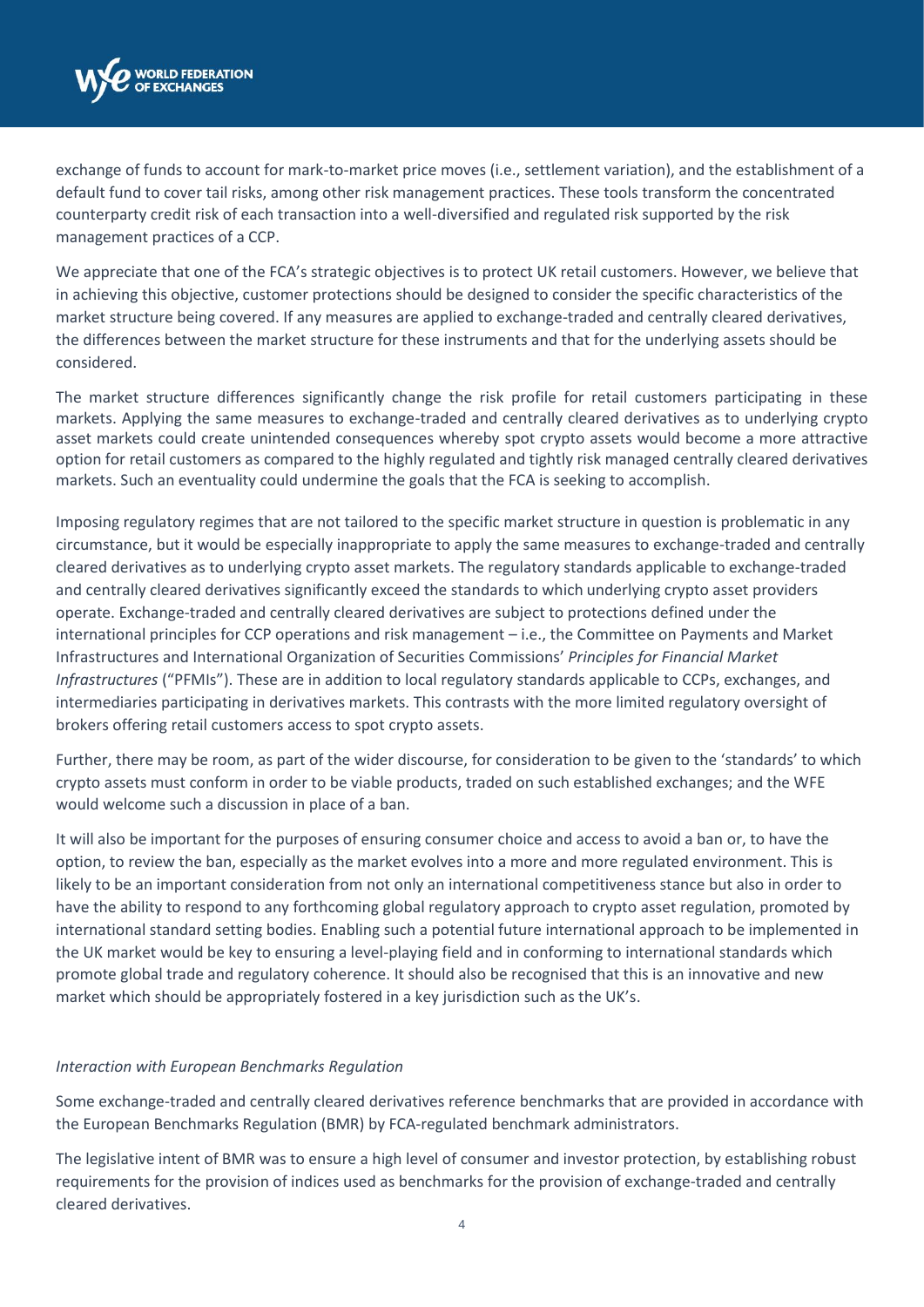

BMR provides that a supervised entity may use a benchmark if the benchmark is provided by an authorised benchmark administrator<sup>2</sup>. There are no restrictions or other qualifications to this provision of the type that FCA has proposed in its consultation. It is therefore unclear whether the proposed prohibition is indeed compatible with BMR.

The FCA's proposal would appear to modify BMR by providing that a supervised entity may use a benchmark if the benchmark is provided by an authorised benchmark administrator, *except in circumstances where the benchmark references a crypto asset*. It would still be permitted for retail customers to have exposure to the same benchmark for other purposes, such as for measuring the performance of an investment fund or for determining the amount payable under a financial contract. In effect, the FCA would be prohibiting use of a regulated benchmark where that use involves activity subject to additional stringent regulation (the provision of exchange-traded and centrally cleared derivatives) but permitting use of the same benchmark where that use involves activity not subject to such additional regulation (measuring the performance of an investment fund or determining the amount payable under a financial contract). This would indeed be an odd outcome.

Furthermore, for the FCA to prohibit the sale, marketing and distribution of exchange-traded and centrally cleared derivatives referencing benchmarks provided by authorised benchmark administrators, would suggest that despite the FCA itself supervising those benchmark administrators, it does not consider the BMR framework, or its supervisory activity, to ensure a sufficient level of consumer and investor protection.

We suggest below amendments to the draft Handbook rules might address this anomaly.

**Q3: Do you have any comments on the draft Handbook rules and definitions we propose to achieve our policy intention?**

Yes. Below the following text:

"Annex A – Amendments to the Glossary of definitions

Insert the following new definitions into the appropriate alphabetical positions. The text is not underlined."

*cryptoasset derivative –* a *derivative* where the underlying is, or includes, an *unregulated transferable cryptoasset* or an index **that is not provided by an authorised benchmark administrator** or *derivative* relating to an *unregulated transferable cryptoasset*.

### **Q4: Do you have any comments on our CBA for these proposals as detailed in Annex 2?**

No.

<sup>&</sup>lt;sup>2</sup> Article 29 of Regulation (EU) 2016/1011 of the European Parliament and of the Council of 8 June 2016 on indices used as benchmarks in financial instruments and financial contracts or to measure the performance of investment funds and amending Directives 2008/48/EC and 2014/17/EU and Regulation (EU) No 596/2014